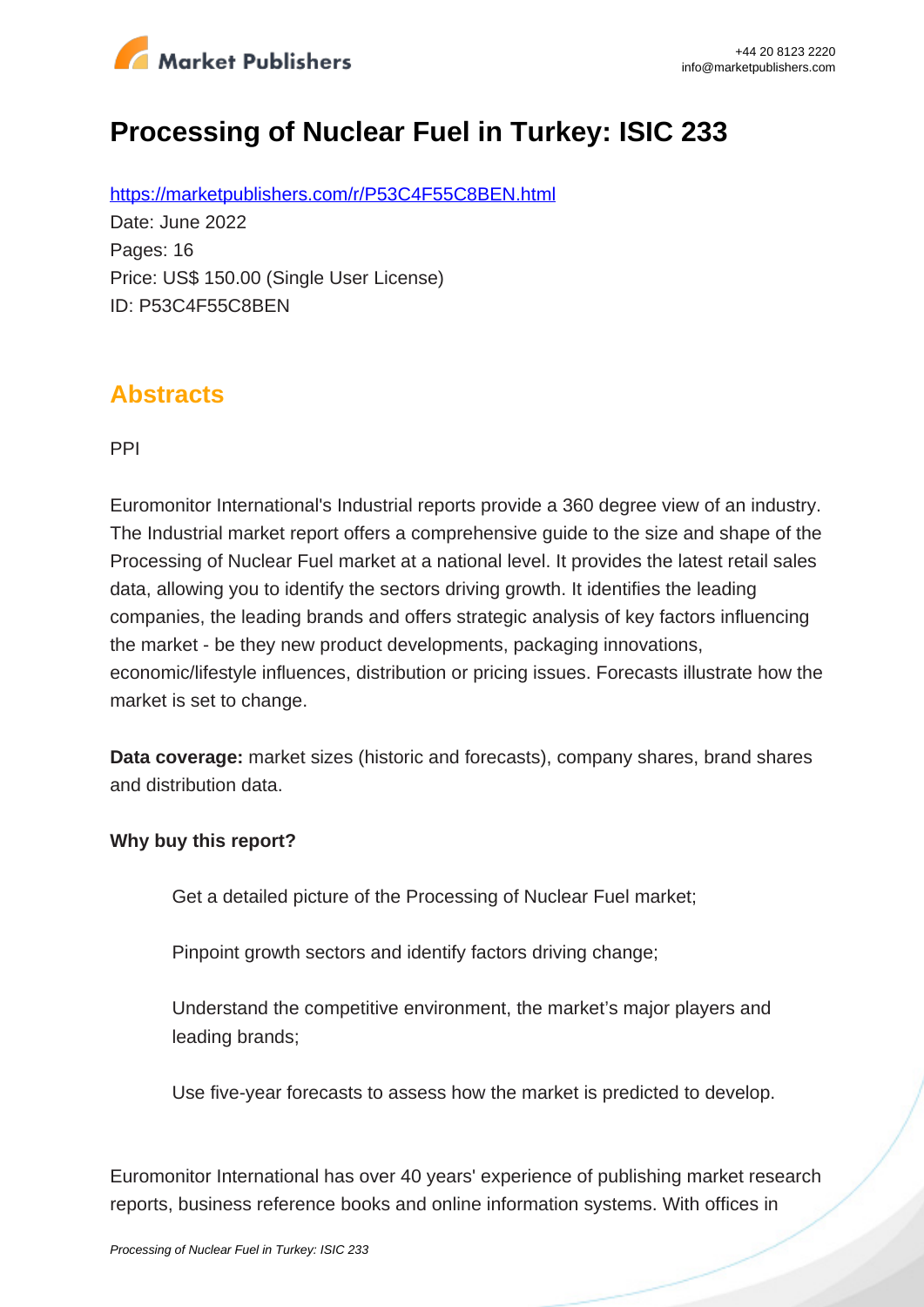

London, Chicago, Singapore, Shanghai, Vilnius, Dubai, Cape Town, Santiago, Sydney, Tokyo and Bangalore and a network of over 800 analysts worldwide, Euromonitor International has a unique capability to develop reliable information resources to help drive informed strategic planning.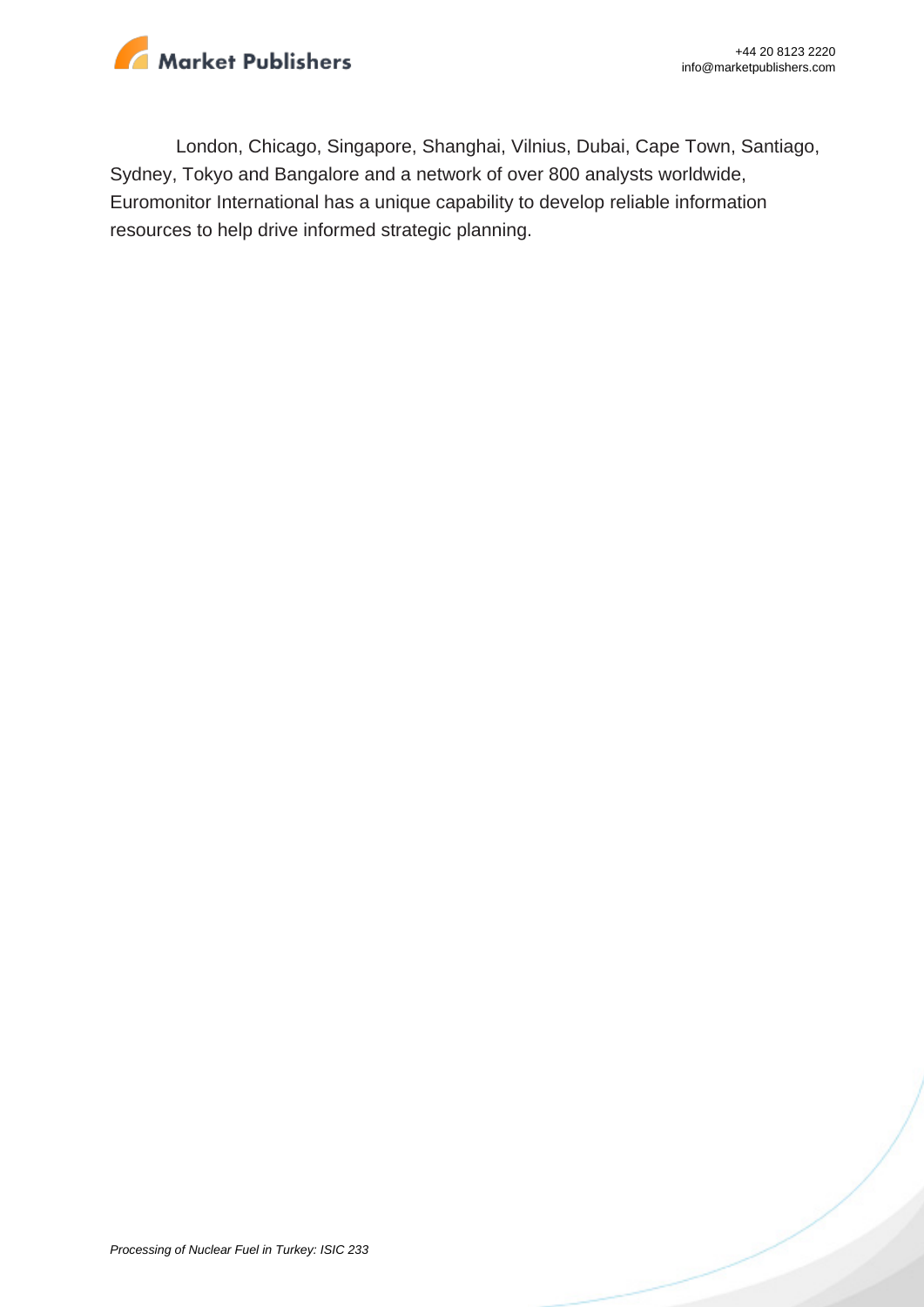

## **Contents**

PROCESSING OF NUCLEAR FUEL IN TURKEY: ISIC 233 **HEADLINES** INDUSTRY OVERVIEW PRODUCTION SCORECARD Summary 1 Scorecard of Production Pillar 2021 CHART 1 Production Value Regional Comparison 2021 CHART 2 Production Value per Capita Regional Comparison 2021 CHART 3 Production Value Growth Regional Comparison 2016-2026 CHART 4 Future and Absolute Growth of Production Value Regional Comparison 2021-2026 CHART 5 Production Value 2016-2026 CHART 6 Production Value per Employee 2016-2021 CHART 7 Exports 2016-2021 CHART 8 Exports Regional Comparison 2021 COST STRUCTURE CHART 9 Cost Structure 2016-2021 CHART 10 Profit and Profit Margin 2016-2021 CHART 11 Average Salary 2016-2021 CHART 12 Labour Costs and Employee Productivity Comparison 2016-2021 **FIRMOGRAPHICS** CHART 13 Top Companies' Ranking 2016-2021 and % of Production Value 2021 MARKET OVERVIEW CONSUMPTION SCORECARD Summary 2 Scorecard of Consumption 2021 CHART 14 Market Size Regional Comparison 2021 CHART 15 Market Size per Capita Regional Comparison 2021 CHART 16 Market Size Growth Regional Comparison 2016-2021 CHART 17 Market Size Absolute and Average Historic Growth Regional Comparison 2016-2021 CHART 18 Market Structure by Buyer 2016-2021 CHART 19 Market Structure 2016-2021 CHART 20 Imports 2016-2021 CHART 21 Imports Regional Comparison 2021 ATTRACTIVENESS INDEX CHART 22 Attractiveness Index in Selected Industries 2021 ECONOMIC CONTEXT AND LABOUR MARKET Summary 3 Economic Context and Labour Market 2021